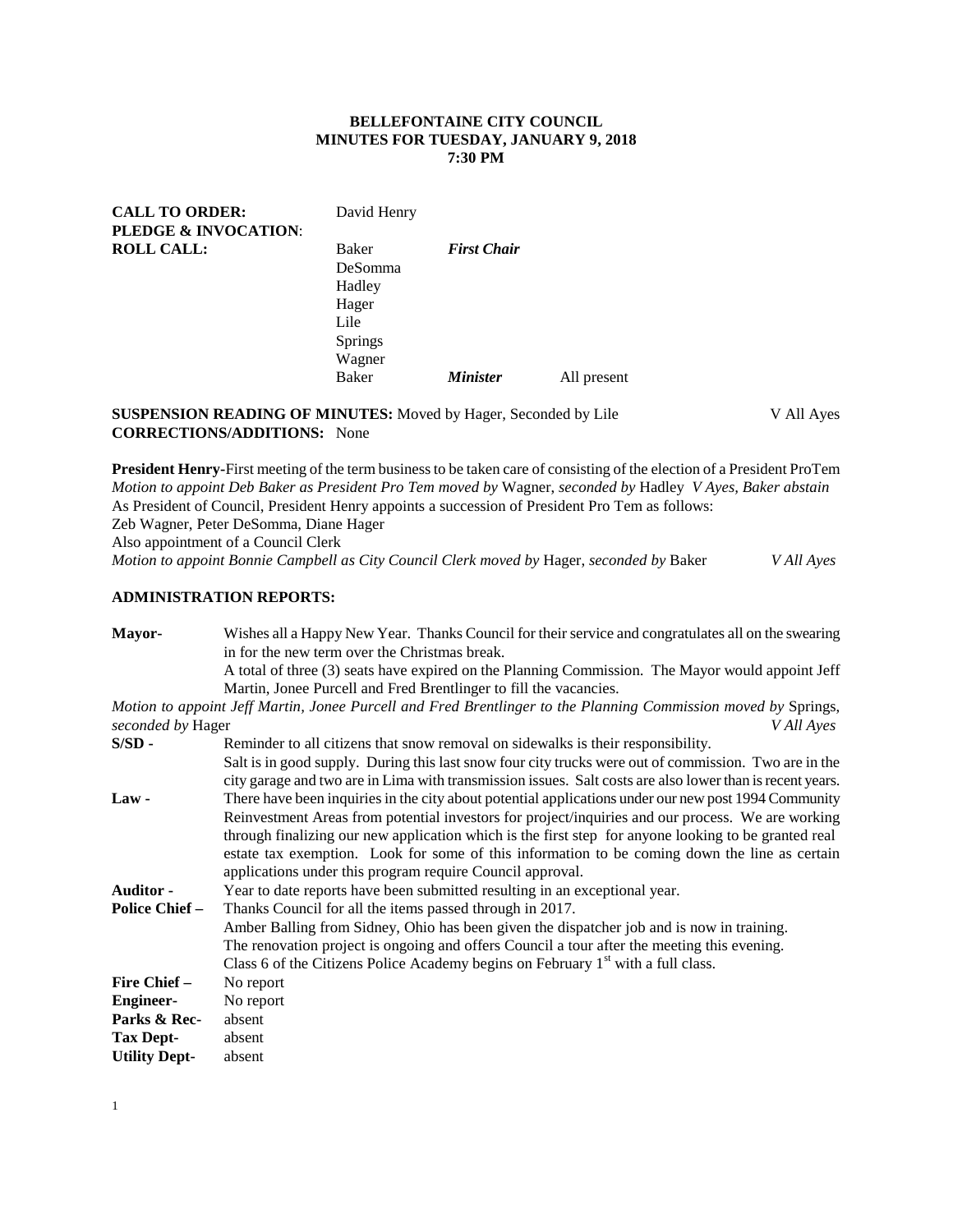| <b>Economic Dev-</b> No report |                                                                                                      |
|--------------------------------|------------------------------------------------------------------------------------------------------|
| <b>DP&amp;L-</b>               | No report                                                                                            |
| Code Enf-                      | Present the activity report for 2017 including code violation total, property maintenance and a code |
|                                | draft. Asks that President Henry put the code draft into committee for further review.               |
|                                | President Henry assigns the code draft review to Mrs. Hager and the Rules Committee.                 |

## **REPORTS OF STANDING COMMITTEES:**

| <b>Rules</b> -   | No report                                                                                                      |
|------------------|----------------------------------------------------------------------------------------------------------------|
| <b>Finance -</b> | Explained ordinances on the agenda.                                                                            |
| Utilities -      | No report                                                                                                      |
| Safety -         | No report                                                                                                      |
| Streets -        | No report                                                                                                      |
|                  | Sidewalks, Curbs & Parks-Handed out minutes from the Park Board meetings for November and December (copies att |
|                  | to clerk's official minutes)                                                                                   |
| Audit -          | No report                                                                                                      |

**COMMUNICATIONS FROM CITIZENS:** Donna Stevenson, 501 Gunntown Rd., Lot43, here with complaints of trash pick-up service including not picking up the trash, throwing recycling on the ground, throwing trash containers on the ground, throwing actual trash on the ground and trash/recycling blowing all over when it is left on the ground. Asks why a fee must be paid when trash is not picked up properly.

*President Henry asks that Mr. Springs follow up on this issue.*

Amber Newkirk, 1108 N. Park, here to complain about the same issue with trash pick-up. Including trash not being picked up and then when blue bags are purchased and the same trash is added to these bags, they do take it.

*Mr. Holycross states that everyone must have trash service in the city. The trash service is contracted with the city and issues occur. They will be addressed.*

Jack Haven, Gunn Town Rd. here to ask why nothing has been done with the Marijuana issue.

*President Henry states that the issue is still under study with Mrs. Hager and the Rules Committee and there is much to be considered.*

*Mayor Stahler adds that the issue has not been prohibited, but assigned to committee by President of Council for further study.*

#### **INTRODUCTION OF ORDINANCES:**

# **1. ORDINANCES FOR 1ST READING**

18-01 A. AN ORDINANCE AUTHORIZING THE SERVICE SAFETY DIRECTOR TO ENTER INTO CONTRACT WITH BSI ONLINE TO MANAGE THE TRACKING AND NOTIFICATION REQUIREMENTS OF THE BACKFLOW PROGRAM FOR THE CITY OF BELLEFONTAINE AND DECLARING AN EMERGENCY IN THE CITY OF BELLEFONTAINE, OHIO. **FINANCE**

*Motion to amend in Section 1, Line2 which reads "BCI online" change to read "BSI online" moved by* Wagner, *seconded by* Springs V All Ayes

| $3RR -$    | Moved by Wagner, seconded by Springs | V All Ayes |
|------------|--------------------------------------|------------|
| Passage -  | Moved by Wagner, seconded by Springs | V All Ayes |
| Adoption - | Moved by Wagner, seconded by Springs | V All Ayes |

18-02 B. AN ORDINANCE ESTABLISHING WORK WEEK HOURS FOR THE CLERK OF COURT